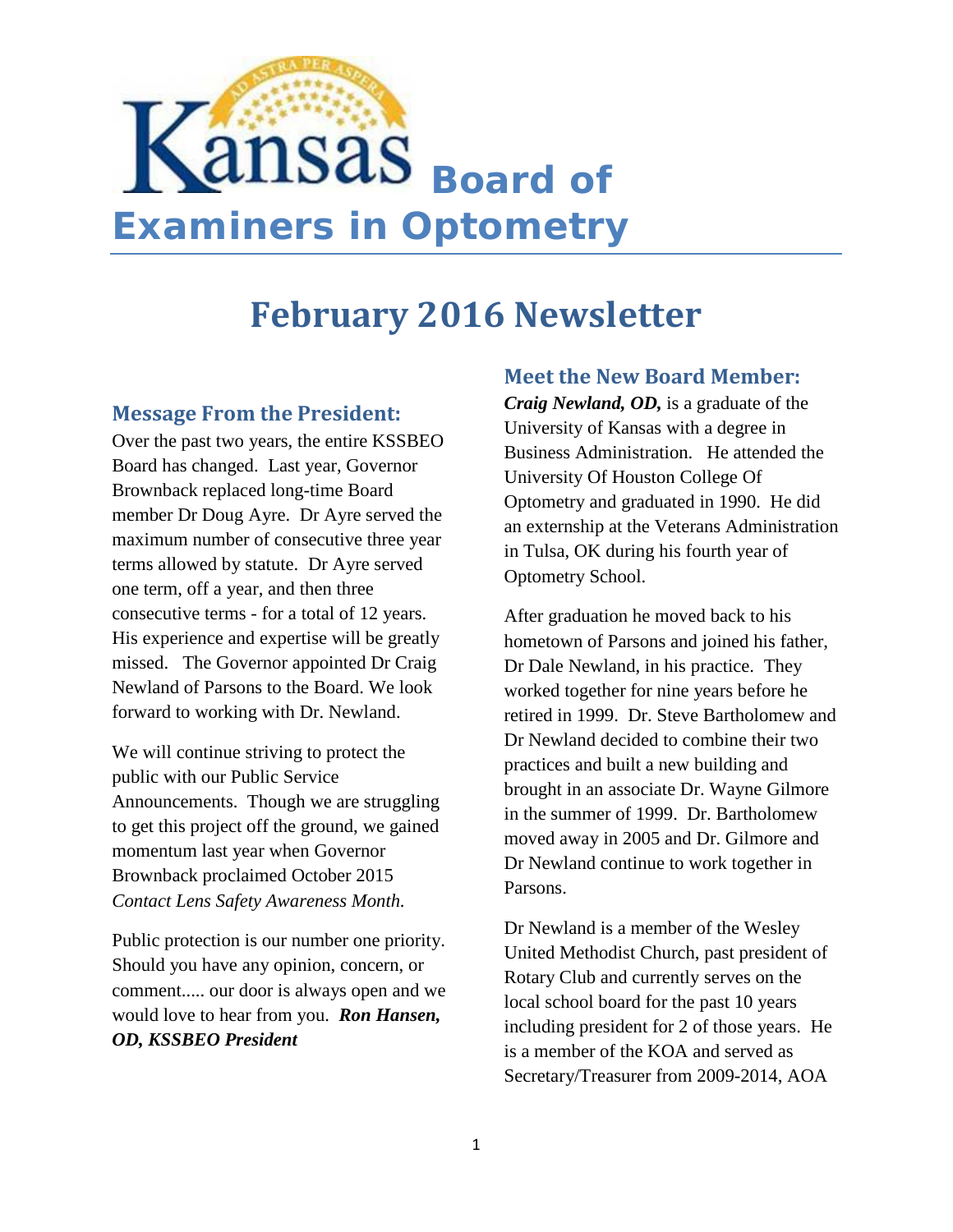and a Diplomat of the American Board of Optometry.

Dr Newland's wife, Leah, is an Occupational Therapist for the local schools and they have two children Rachel and Max. Rachel is a senior at KU and Max is a freshman at Drake University. He enjoys playing golf and working in the yard.

#### **CLIA**

In 1988, Congress passed the Clinical Lab Improvement Amendments (CLIA) establishing standards for all laboratory testing to ensure the accuracy, reliability, and timeliness of patient test results regardless of where the test was performed. In 2003, the CDC and CMS published final CLIA Quality Systems regulations. These regulations regulate laboratory testing and *require* clinical laboratories to be certified by the state as well as CMS before they can accept human samples for diagnostic testing.

Under federal law, *all* facilities that perform laboratory testing on human specimens for health assessment or the diagnosis, prevention, or treatment of disease are regulated under CLIA. In Kansas, there are a number of laboratory tests that are within the scope of practice of optometrists. Examples are tear osmolarity, finger stick blood glucose, and adenovirus assay. These tests all are considered waived tests, which are defined by CLIA as simple with a low risk of erroneous results. However, waived tests are not error-proof, and therefore must be performed correctly by trained personnel in an environment where good laboratory practices are followed. In order to perform

these tests in office, the office *must* be registered as a CLIA lab.

To do these tests, and in order to get paid (when applicable) by third party payers, a practice must do two things. First, an office must obtain a CLIA lab certificate. Second, one of the doctors in the practice must be designated and approved as clinical lab director.

The application process can be started [here.](https://www.cms.gov/Regulations-and-Guidance/Legislation/CLIA/How_to_Apply_for_a_CLIA_Certificate_International_Laboratories.html)

You will download a Form CMS-116. This should be filled out and mailed to KDHE at:

KANSAS DEPARTMENT OF HEALTH & ENVIRONMENT CLIA Laboratory Certification 6810 SE Dwight Street Topeka, KS 66620.

They will then contact you regarding the next steps in the process. Currently, there is a \$150 biennial fee.

Finally, a few notes about coding and billing for CLIA-waived testing. The QW modifier is used to designate a waived test. CPT codes for waived tests that optometrists typically perform are:

83861-QW - Tear Osmolarity

87809 – QW - Adenoviral Test.

### **Like Us Facebook**

KSSBEO is now on [Facebook.](https://www.facebook.com/KSSBEO/) 

#### **Trade Names:**

You know it's a trade name if:

You use such descriptive words as: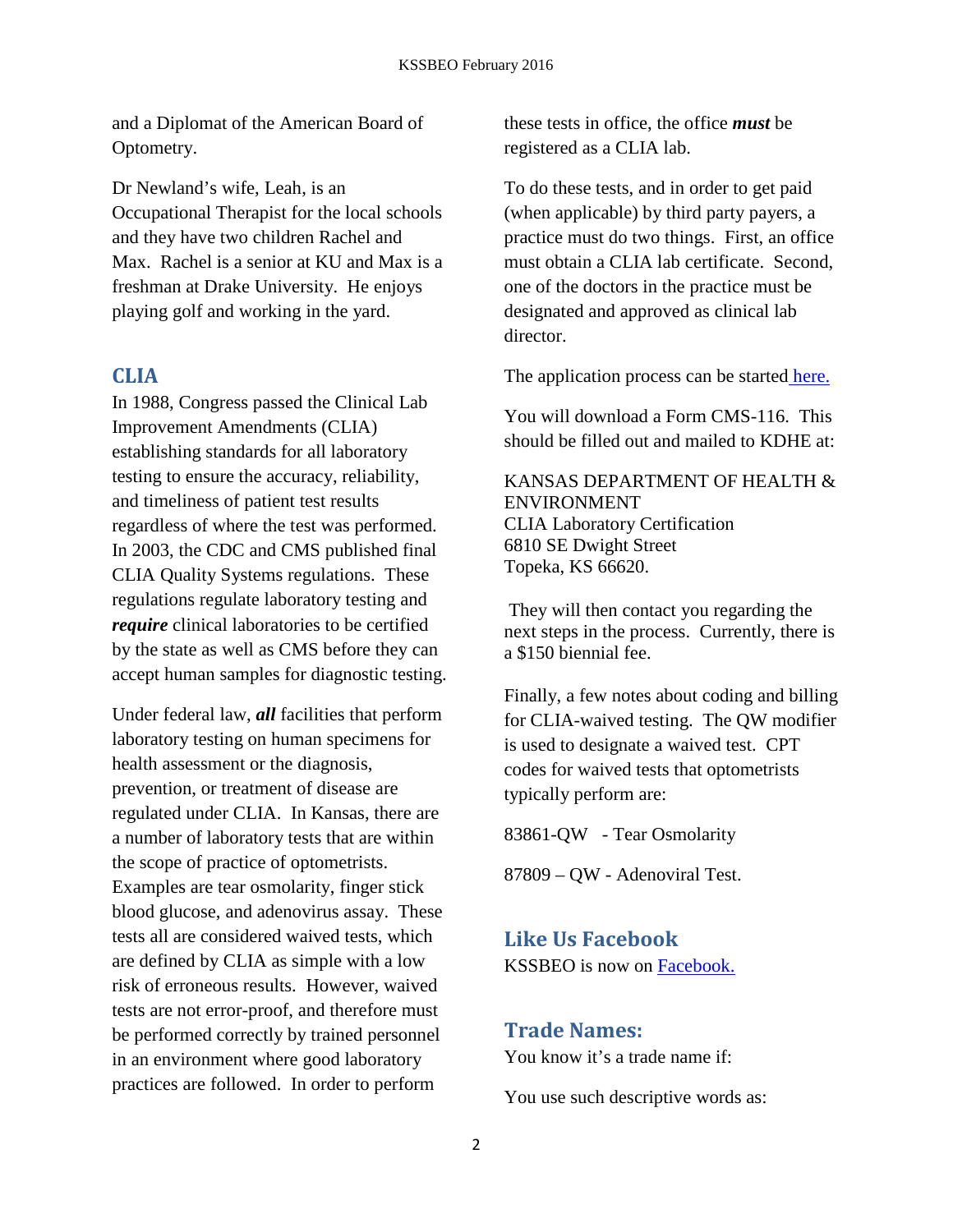- a. Optometry
- b. Vision
- c. Vision Care
- d. Eyes
- e. Eyecare
- f. Eye Associates
- g. Eye Health
- h. The use of a geographic area
- i. Etc.

If the trade name consists of only the doctor's name(s) and title, such as *O.D., Dr,*  or *Optometrist,* it is not a trade name and thus does not need to be approved by the Board. Examples include:

- a. Dr A Jones, Optometrist
- b. Drs A Jones and B Smith, **Optometrists**

To further clarify, *Jones Optometry* must be approved by the Board but not *Dr A Jones, Optometrist.* 

Trade Names must be approved by the Board *PRIOR* to its use.

A few other reminders about trade names:

- 1. They are not transferable. If you buy a practice with an existing trade name, you are required to reapply.
- 2. They are also location specific. If you plan on moving or adding offices you are also required to reapply for the new location.

For complete rules and list of approved trade names, please visit our [website.](http://www.kssbeo.ks.gov/optometrists/trade-name-approval) The approved trade name list is updated quarterly after Board meetings.

#### **Non-COPE Continuing Education**

You just ran your OETracker report from ARBO and you see *Non-COPE* CE. You panic – Do you not get credit for those hours? The answer is yes. KSSBEO has been assigning KS ID's to all non-COPE CE that they approve. ARBO will not enter any non-COPE CE unless it has been assigned an ID from KSSBEO. This ID consists of the year, followed by a number, followed by a two letter category code – GO, PH, or PM. (KS2016-14-PH for example)

# **Continuing Education**

You are required to have 24 hours of CE each year. The year runs June  $1<sup>st</sup> - May$ 31<sup>st</sup>. If you attend a conference at year end – the hours that you earn on May  $31<sup>st</sup>$  will count towards the first year and the hours earned after June  $1<sup>st</sup>$  will count towards the second year.

If you subscribe to the OETracker, ARBO will enter your CE into the tracker for you. Once the hours are entered into the OETracker, they will automatically be downloaded into the Board's database. If all your hours are in the OETracker, then at renewal time you will not need to submit any certificates to the Board office.

*The Board office does not accept certificates until renewals begin in March and then only for those renewing in the current year.* 

The Board has updated the CE regulations K.A.R. 65-5-6: You can now have up to 4 hours of practice management each year. You can now have up to 4 hours of ophthalmic surgery observation, in addition to the minimum of 5 hours of pharmacology.